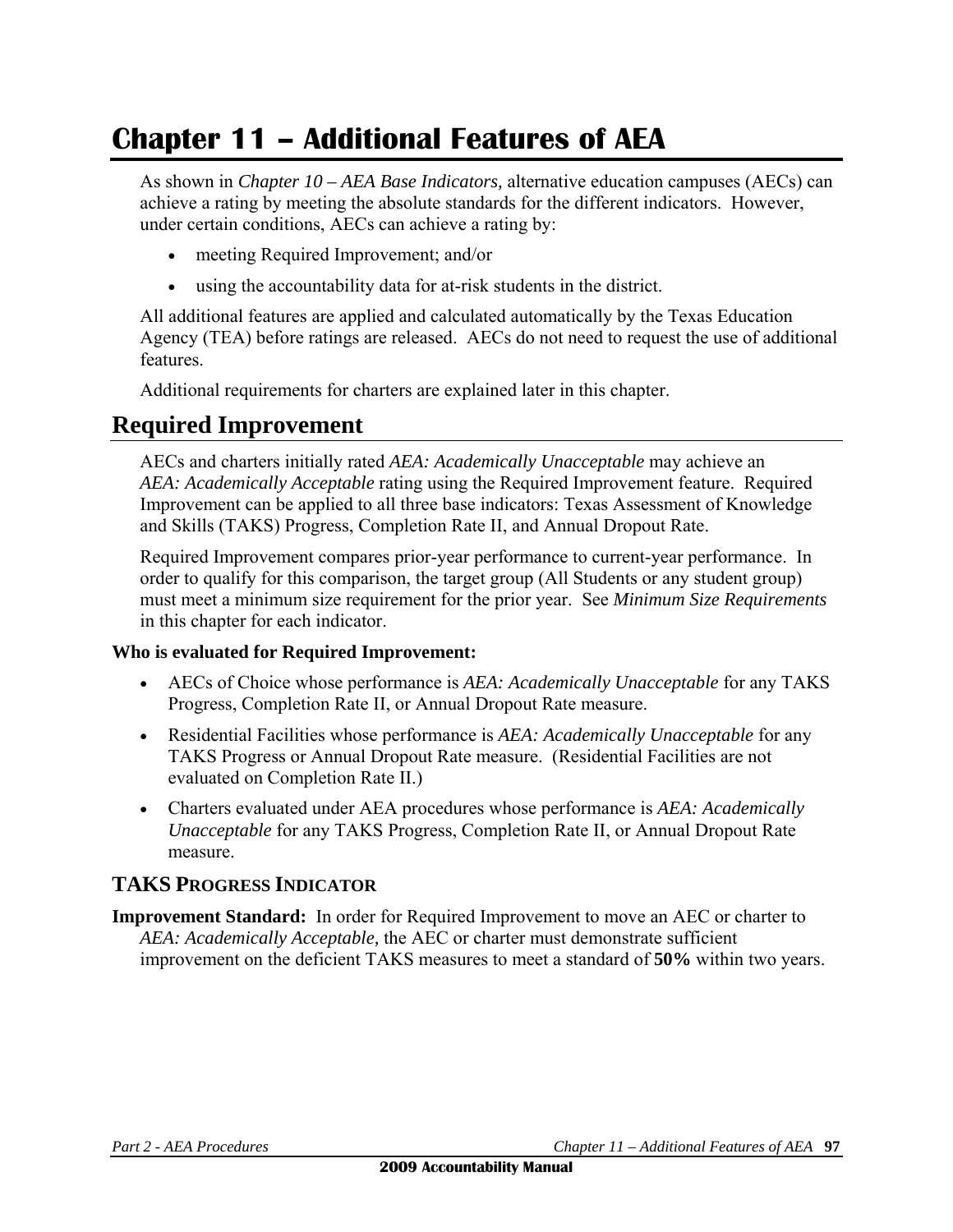#### **Methodology:**

The *Actual Change* must be equal to or greater than the *Required Improvement*.

*Actual Change* is the difference between performance in 2009 and 2008.

*Required Improvement* is the result of the 2009 standard minus performance in 2008 divided by 2.

#### **Example:**

In 2009, an AEC has performance above the *AEA: Academically Acceptable* standard in all student groups except for Economically Disadvantaged; only 38% meet the standard. Performance in 2008 for the same group is 21%.

First calculate the *Actual Change:* 38 – 21 = 17

Next calculate the *Required Improvement:*  $(50 - 21)/2 = 15 (14.5$  rounds to 15)

Then compare *Actual Change* to *Required Improvement* to determine if *Actual Change* is greater than or equal to the *Required Improvement*:  $17 \ge 15$ 

The AEC meets *Required Improvement,* so its rating is *AEA: Academically Acceptable*.

**Minimum Size Requirements:** Required Improvement is not calculated if the AEC or charter has less than 10 test results (for the student group) in 2008.

#### **Other Information:**

- *Performance in 2008.* Prior-year performance includes Spring 2008 grades 3-11 TAKS results (primary administration); Texas Growth Index (TGI) for 2007 to 2008, growth of 0 (zero) or higher; April and February 2008, and October and July 2007 grade 11 TAKS retests meeting the passing standard; and April and February 2008, and October and July 2007 grade 12 results meeting the student passing standard.
- *Rounding.* All improvement calculations of performance rates and standards are rounded to whole numbers. For example, 4.5% is rounded to 5%.

### **COMPLETION RATE II INDICATOR**

**Improvement Standard:** In order for Required Improvement to move an AEC of Choice or charter to *AEA: Academically Acceptable*, the AEC of Choice or charter must demonstrate sufficient improvement in the Completion Rate II to meet a standard of **60.0%** within two years.

#### **Methodology:**

The *Actual Change* must be equal to or greater than the *Required Improvement*.

*Actual Change* is the difference between the Completion Rate II for the Class of 2008 and the Class of 2007.

*Required Improvement* is the result of the 2009 standard minus the Completion Rate II for the Class of 2007 divided by 2.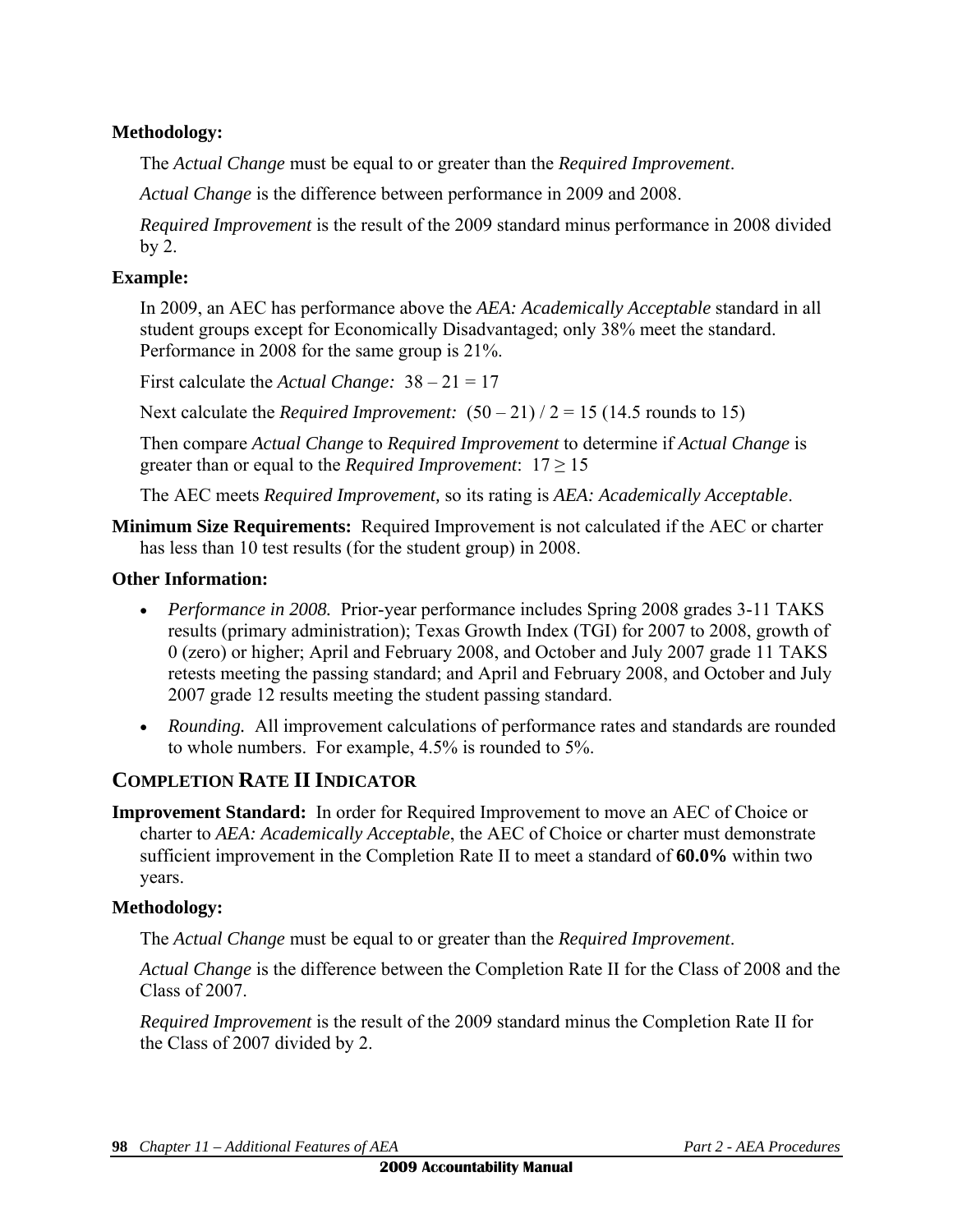#### **Example:**

An AEC of Choice has a Class of 2008 Completion Rate II of 57.3% for All Students. The Class of 2007 Completion Rate II for All Students is 48.8%.

First calculate the *Actual Change:* 57.3 – 48.8 = 8.5

Next calculate the *Required Improvement:*  $(60.0 - 48.8) / 2 = 5.6$ 

Then compare *Actual Change* to *Required Improvement* to determine if *Actual Change* is greater than or equal to the *Required Improvement*:  $8.5 \ge 5.6$ 

The AEC of Choice meets *Required Improvement*, so its rating is *AEA: Academically Acceptable*.

**Minimum Size Requirements:** Required Improvement is not calculated if the AEC of Choice or charter has less than 10 students in the Completion Rate II Class of 2007.

#### **Other Information:**

- *Completion Rate II Definition.* Completion Rate II for the prior year is computed using the same definition as the current year so that gain from the prior year to the current year uses comparable data for both years. Specifically, the Completion Rate II definition includes graduates, General Educational Development (GED) recipients, and continuing students as completers.
- *NCES Dropout Definition.* Beginning with 2007 accountability, the definition of a dropout changes to comply with the National Center for Education Statistics (NCES) definition. This transition to the NCES dropout definition impacts the Completion Rate II indicator. Beginning with 2007 accountability, the dropout component of the Completion Rate denominator changes. In 2007, only one of the four years in the cohort is affected. In 2008, two years of the cohort are affected, and so on, until 2010 when the Completion Rate denominator uses the NCES dropout definition for all four years of the cohort. See *Appendix I* for detailed information on the NCES dropout definition.
- *Rounding.* All calculations are expressed as a percent, rounded to one decimal point. For example, 4.85% is rounded to 4.9%.

# **ANNUAL DROPOUT RATE INDICATOR**

**Improvement Standard:** In order for Required Improvement to move an AEC or charter to *AEA: Academically Acceptable*, the AEC or charter must demonstrate a decline in the Annual Dropout Rate to be at **20.0%** within two years.

#### **Methodology:**

The *Actual Change* must be equal to or less than the *Required Improvement*.

*Actual Change* is the difference between the 2007-08 and 2006-07 Annual Dropout Rates.

*Required Improvement* is the result of the 2009 standard minus the 2006-07 Annual Dropout Rate divided by 2.

This calculation measures declines in rates. The *Actual Change* in the Annual Dropout Rate must be less than or equal to the *Required Improvement* for the standard to be met and will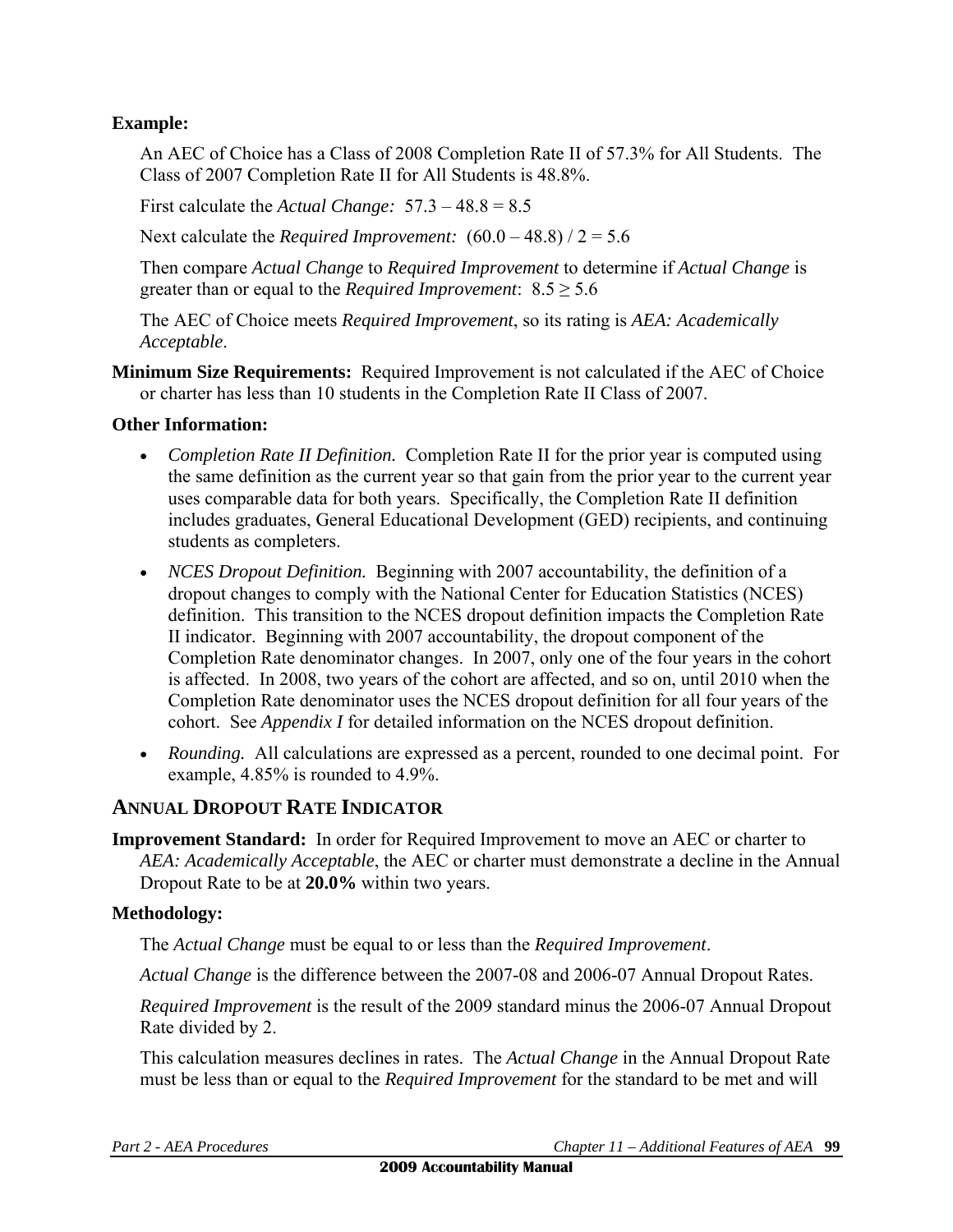contain negative numbers. The *Actual Change* needs to be a larger negative number than the required change.

#### **Example:**

In 2007-08, an AEC had an Annual Dropout Rate for All Students of 22.8%. The Annual Dropout Rate in 2006-07 for All Students was 34.2%.

First calculate the *Actual Change*: 22.8 – 34.2 = –11.4

Next calculate the *Required Improvement*:  $(20.0 - 34.2) / 2 = -7.1$ 

Then compare *Actual Change* to *Required Improvement* to determine if the *Actual Change* is less than or equal to the *Required Improvement*:  $-11.4 \le -7.1$ 

The AEC meets *Required Improvement*, so its rating is *AEA: Academically Acceptable*.

- **Minimum Size Requirements:** Required Improvement is not calculated if the AEC or charter has less than 10 grade 7-12 students in 2006-07.
- **Other Information:** All calculations are expressed as a percent, rounded to one decimal point. For example, -1.875% is rounded to -1.9%.

### **Other Information:**

- *NCES Dropout Definition.* Beginning with 2007 accountability, the definition of a dropout changed to comply with the NCES definition. See *Appendix I* for detailed information on the NCES dropout definition.
- *School Leaver Provision (SLP) for 2009.* In April 2008, the Commissioner of Education announced that the 2009 SLP would apply only to the Annual Dropout Rate indicator evaluated under AEA procedures. However, revising the Annual Dropout Rate standard to 20.0% eliminates the need to use the SLP in 2009 and beyond.

# **Use of District At-Risk Data**

In limited circumstances, data for at-risk students in the district are used to evaluate registered AECs. Use of data for at-risk students in the district acknowledges that AECs are part of the overall district strategy for education of students at risk of dropping out of school.

AECs of Choice and Residential Facilities may be evaluated on the TAKS Progress and Annual Dropout Rate indicators using data for at-risk students in the district. AECs of Choice may be evaluated on Completion Rate II of at-risk students in the district.

# **TAKS PROGRESS INDICATOR**

#### **Who is evaluated for the TAKS Progress Indicator using performance data of at-risk students in the district:**

- AECs of Choice and Residential Facilities that do not meet the 50% standard, do not demonstrate Required Improvement, and have results for fewer than 10 tests in the current year.
- AECs of Choice and Residential Facilities with no TAKS results.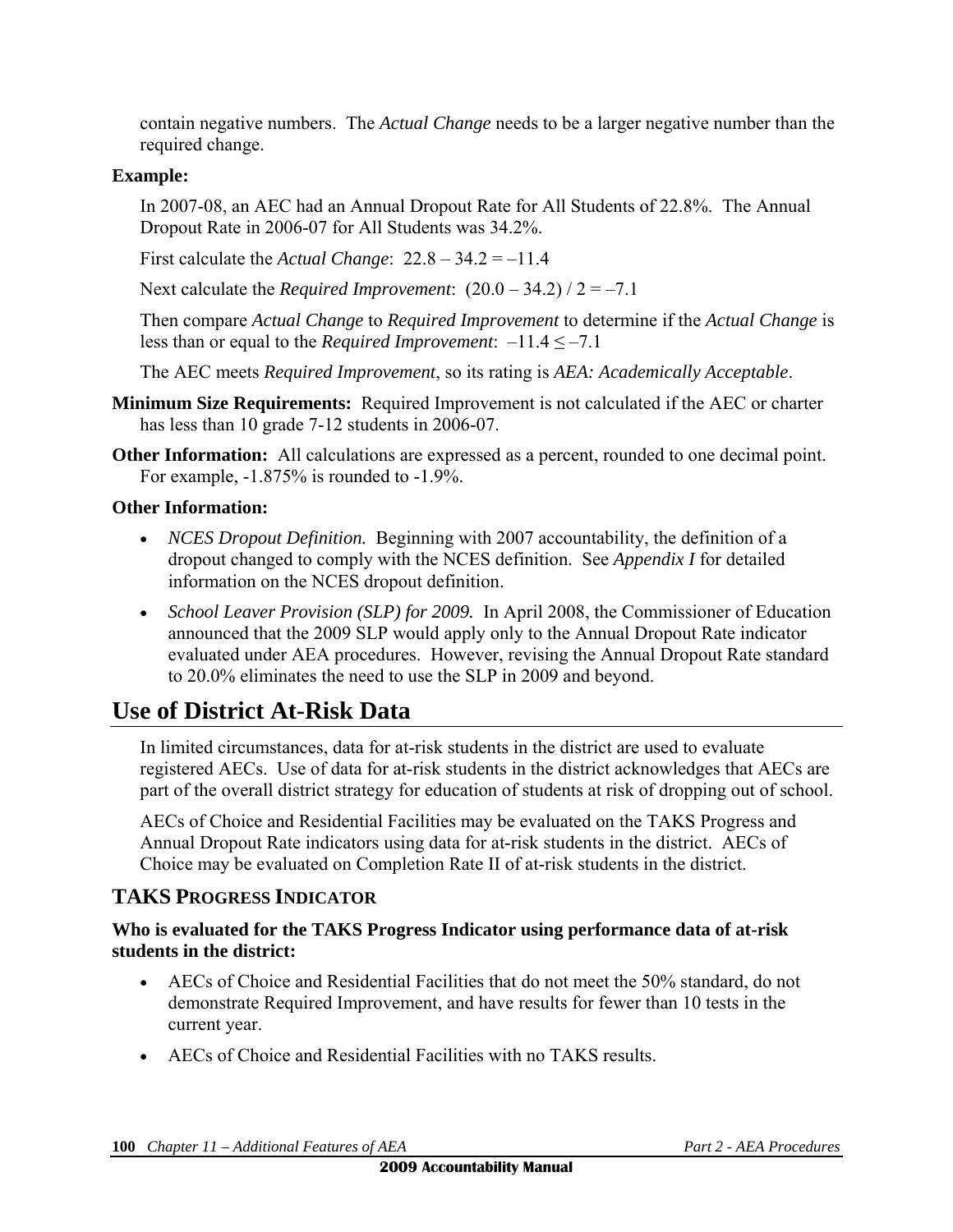- **Required Improvement:** If the AEC does not meet the performance standard based on district performance data of at-risk students, then Required Improvement is calculated using district performance data of at-risk students.
- **Minimum Size Requirements:** If there are less than 10 at-risk TAKS test results in the district, then Special Analysis is conducted.
- **Special Analysis:** Special Analysis consists of analyzing current and past performance data to determine if the initial rating assigned under the automated evaluation process is an aberration or an indication of consistent performance. Methods of Special Analysis are discussed in *Chapter 6 – Special Issues and Circumstances*.

| Number of<br><b>TAKS</b> tests at<br>the AEC | Does the AEC meet the<br>performance standard<br>on its own data? | Does the AEC demonstrate<br>Required Improvement (RI)<br>on its own data? | Does the AEC meet the performance<br>standard using district performance data<br>of at-risk students? |  |
|----------------------------------------------|-------------------------------------------------------------------|---------------------------------------------------------------------------|-------------------------------------------------------------------------------------------------------|--|
| 10 or more                                   | Yes - assign rating                                               | N/A                                                                       | N/A                                                                                                   |  |
|                                              | No                                                                | Yes - assign rating                                                       | N/A                                                                                                   |  |
|                                              |                                                                   | $No - assign rating$                                                      |                                                                                                       |  |
| Less than 10                                 | Yes – assign rating                                               | N/A<br>N/A                                                                |                                                                                                       |  |
|                                              |                                                                   | Yes - assign rating                                                       | N/A                                                                                                   |  |
|                                              | No                                                                |                                                                           | Yes - assign rating                                                                                   |  |
|                                              |                                                                   | No                                                                        | No - calculate district RI; assign rating                                                             |  |
| <b>None</b>                                  | N/A                                                               | N/A                                                                       | Yes – assign rating                                                                                   |  |
|                                              |                                                                   |                                                                           | No - calculate district RI; assign rating                                                             |  |

# *Table 15: Use of TAKS Data of At-Risk Students in the District*

# **COMPLETION RATE II INDICATOR**

### **Who is evaluated for Completion Rate II using data of at-risk students in the district:**

- AECs of Choice that do not meet the 60.0% accountability standard or demonstrate Required Improvement.
- AECs of Choice that have completion data, but do not meet minimum size requirements for All Students.
- AECs of Choice that serve students in any of grades 9-12, but do not have a Completion Rate II.
- If the AEC of Choice does not serve students in any of grades 9-12 in the 2008-09 school year, then the AEC of Choice is not evaluated on Completion Rate II.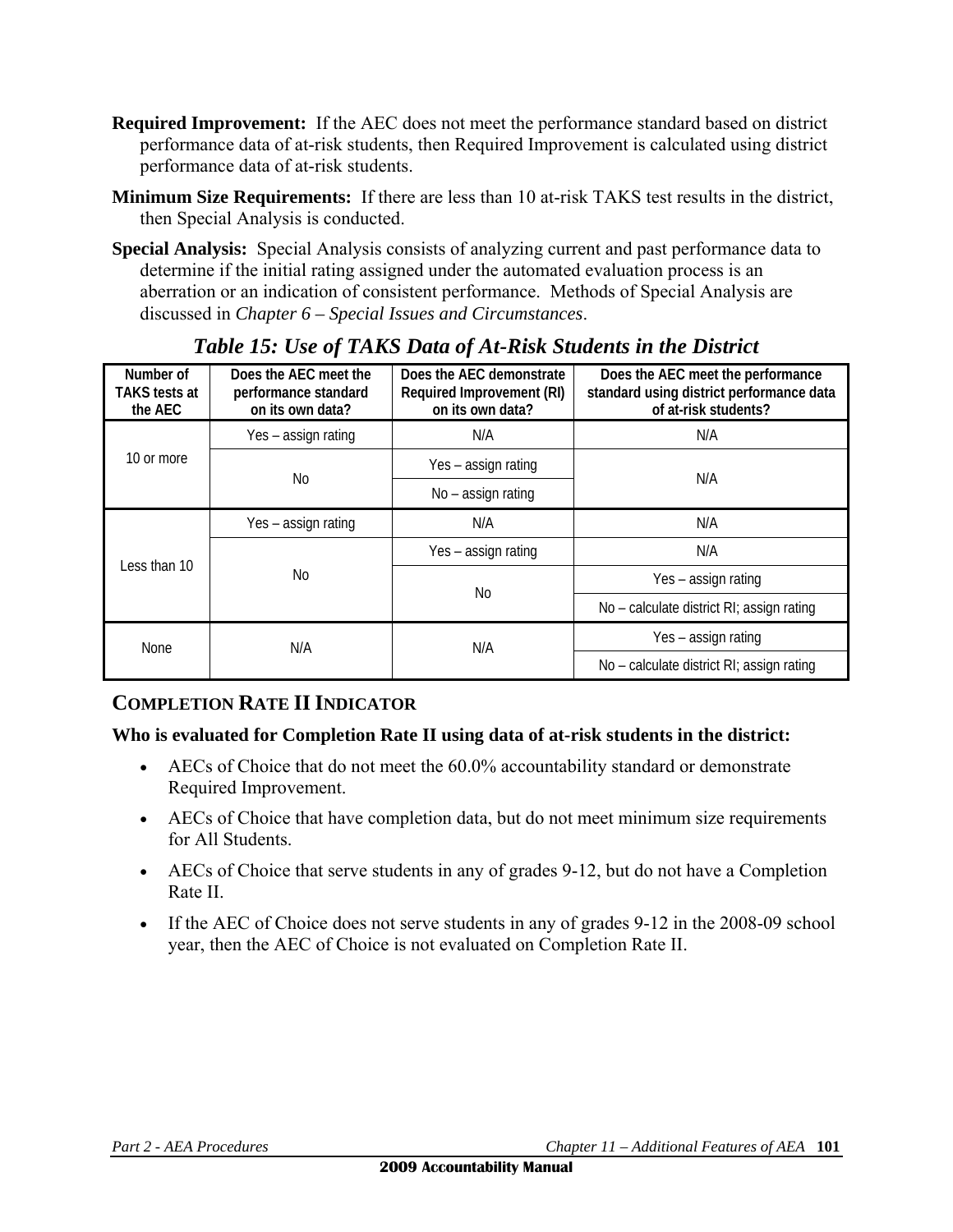**Required Improvement:** If the AEC of Choice does not meet the accountability standard based on at-risk students in the district, then Required Improvement is calculated using Completion Rate II of at-risk students in the district.

#### **Minimum Size Requirements:**

- Completion Rate II of at-risk students in the district is evaluated if there are:
	- o at least 10 at-risk dropouts (non-completers), *and*
	- o at least 10 students in the district at-risk Completion Rate II class.
- If at-risk students in the district do not meet minimum size requirements, then the AEC of Choice is not evaluated on Completion Rate II.

### *Table 16: Use of Completion Rate II Data of At-Risk Students in the District*

| Does the AEC<br>of Choice serve<br>students in<br>grades 9, 10, 11,<br>and/or 12 in<br>2008-09? | Does the AEC of<br>Choice have a<br><b>Completion Rate II</b><br>and meet minimum<br>size requirements<br>in 2007-08? | Does the AEC of<br>Choice meet the<br>accountability<br>standard on its<br>own data? | Does the AEC of<br>Choice demonstrate<br>Required<br>Improvement (RI) on<br>its own data? | Do at-risk<br>students in the<br>district meet<br>minimum size<br>requirements? | Does the AEC of Choice<br>meet the accountability<br>standard using Completion<br>Rate II of at risk students in<br>the district? |
|-------------------------------------------------------------------------------------------------|-----------------------------------------------------------------------------------------------------------------------|--------------------------------------------------------------------------------------|-------------------------------------------------------------------------------------------|---------------------------------------------------------------------------------|-----------------------------------------------------------------------------------------------------------------------------------|
| Yes                                                                                             | Yes                                                                                                                   | Yes - assign rating                                                                  | N/A                                                                                       | N/A                                                                             | N/A                                                                                                                               |
|                                                                                                 |                                                                                                                       | <b>No</b>                                                                            | Yes - assign rating                                                                       | N/A                                                                             | N/A                                                                                                                               |
|                                                                                                 |                                                                                                                       |                                                                                      | N <sub>0</sub>                                                                            | Yes                                                                             | Yes – assign rating                                                                                                               |
|                                                                                                 |                                                                                                                       |                                                                                      |                                                                                           |                                                                                 | No - calculate district RI:<br>assign rating                                                                                      |
|                                                                                                 |                                                                                                                       |                                                                                      |                                                                                           | No                                                                              | N/A                                                                                                                               |
|                                                                                                 | <b>No</b>                                                                                                             | N/A                                                                                  | N/A                                                                                       | Yes                                                                             | Yes - assign rating                                                                                                               |
|                                                                                                 |                                                                                                                       |                                                                                      |                                                                                           |                                                                                 | No - calculate district RI:<br>assign rating                                                                                      |
|                                                                                                 |                                                                                                                       |                                                                                      |                                                                                           | N <sub>0</sub>                                                                  | N/A                                                                                                                               |
| <b>No</b>                                                                                       | N/A                                                                                                                   | N/A                                                                                  | N/A                                                                                       | N/A                                                                             | N/A                                                                                                                               |

### **ANNUAL DROPOUT RATE INDICATOR**

**Who is evaluated for Annual Dropout Rate using data of at-risk students in the district:** 

AECs of Choice and Residential Facilities that do not meet the 20.0% standard or demonstrate Required Improvement.

- **Required Improvement:** If the AEC does not meet the accountability standard based on at-risk students in the district, then Required Improvement is calculated using Annual Dropout Rate of at-risk students in the district.
- **Minimum Size Requirements:** Annual Dropout Rate of at-risk students in the district is evaluated if there are:
	- o at least 10 at-risk dropouts (non-completers), *and*
	- o at least 10 at-risk students in the district in grades 7-12.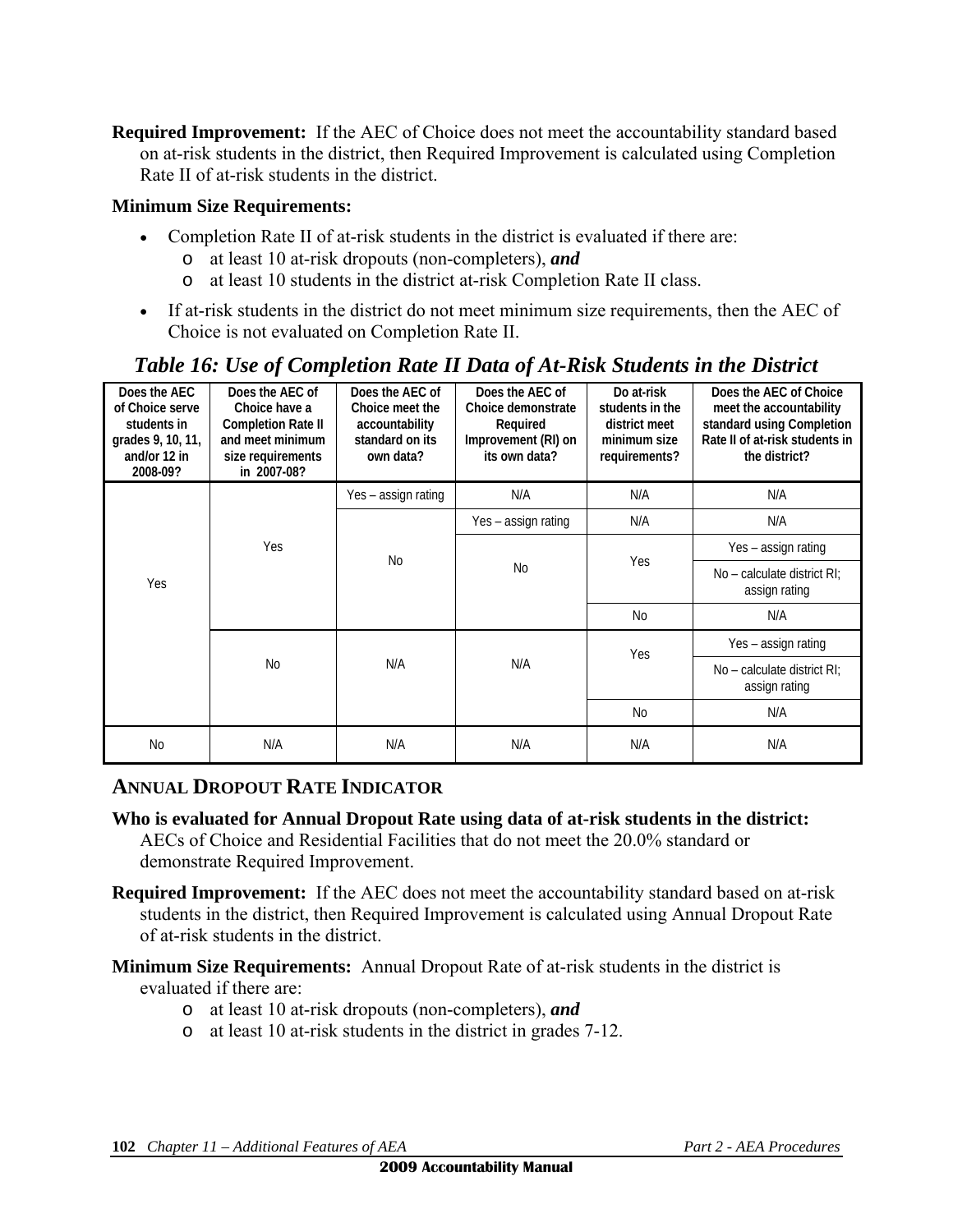| Number of<br><b>Dropouts</b> | Does the AEC meet the<br>accountability standard on<br>its own data? | Does the AEC demonstrate<br>Required Improvement (RI) on<br>its own data? | Does the AEC meet the accountability<br>standard using Annual Dropout Rate of<br>at-risk students in the district? |  |
|------------------------------|----------------------------------------------------------------------|---------------------------------------------------------------------------|--------------------------------------------------------------------------------------------------------------------|--|
| 10 or more                   | Yes – assign rating                                                  | N/A                                                                       | N/A                                                                                                                |  |
|                              | No                                                                   | Yes – assign rating                                                       | N/A                                                                                                                |  |
|                              |                                                                      | No                                                                        | Yes – assign rating                                                                                                |  |
|                              |                                                                      |                                                                           | No - calculate district RI; assign rating                                                                          |  |
| $0 - 9$                      | N/A                                                                  | N/A                                                                       | N/A                                                                                                                |  |

# *Table 17: Use of Annual Dropout Data of At-Risk Students in the District*

# **Additional Requirements for Charters**

- **Underreported Students:** Charters evaluated under AEA procedures are subject to underreported student standards as described in *Chapter 3 – The Basics: Additional Features*. Although the charter AEA rating is not affected, Performance-Based Monitoring (PBM) will continue to evaluate this indicator at the 2009 standards in its Data Validation system.
- **Additional Students in Charter Ratings:** Charters evaluated under AEA procedures are responsible for the performance of all students, including those who attend campuses that receive a rating of *AEA: Not Rated – Other*.

# **AECs Rated** *AEA: Academically Unacceptable*

Registered AECs rated *AEA: Academically Unacceptable* do not prevent a district rating of *Exemplary* or *Recognized*.